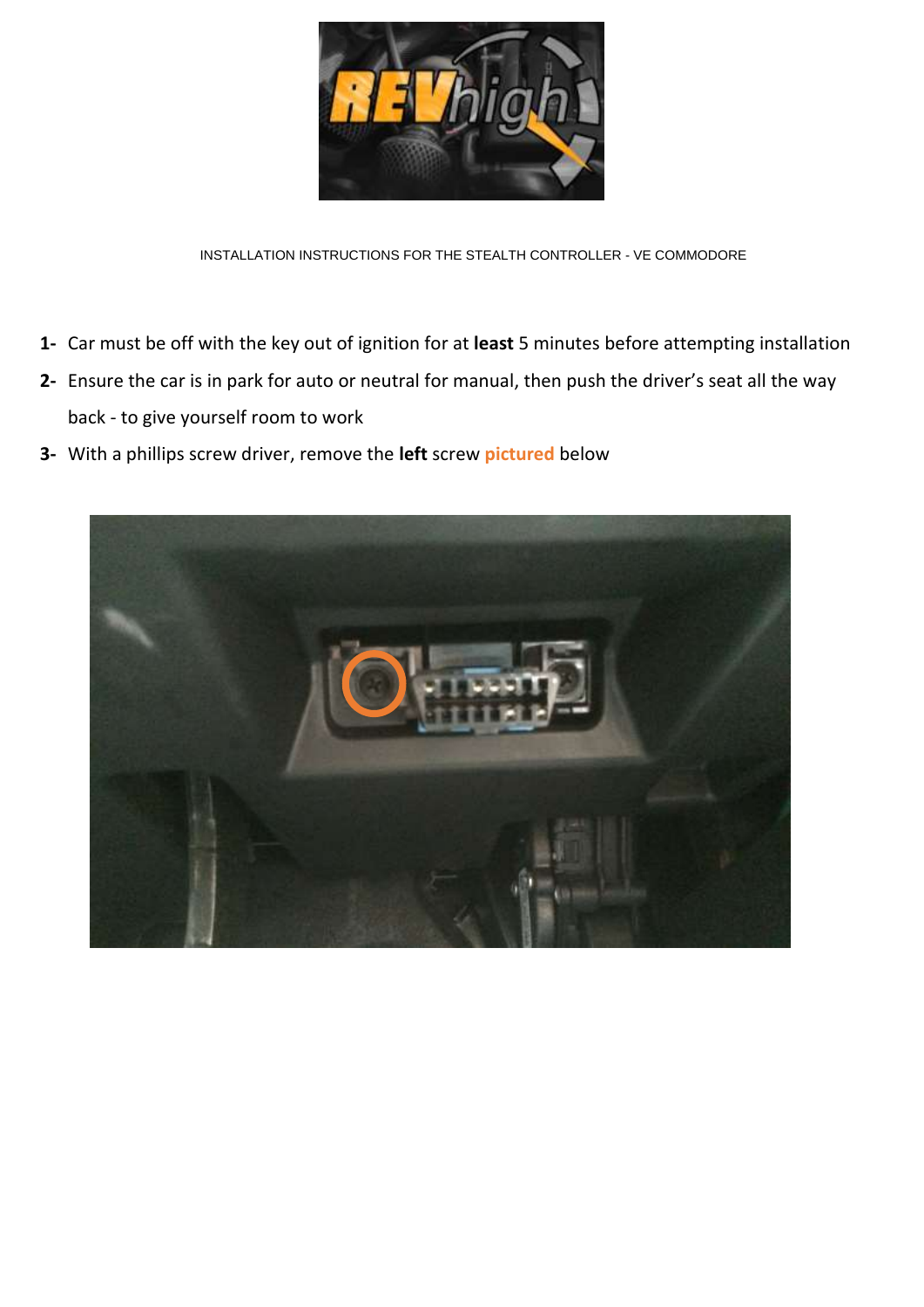**4- Some** later model VE commodores have 2 more **screws** holding this kick panel or a **foot well globe**. The locations of the screws are **circled** below, remove these if your car has them – ignore this step if it does not. The same process applies for the **foot well globe,** which is removable by hand when the panel is off.



**5-** Remove the kick panel pictured above by pulling down where the clips are, the **clips** are pictured below, requiring a bit of force to remove. Ensure all clips are put back in place before reinstalling, some may be stuck under the dash where the clips were originally sitting.

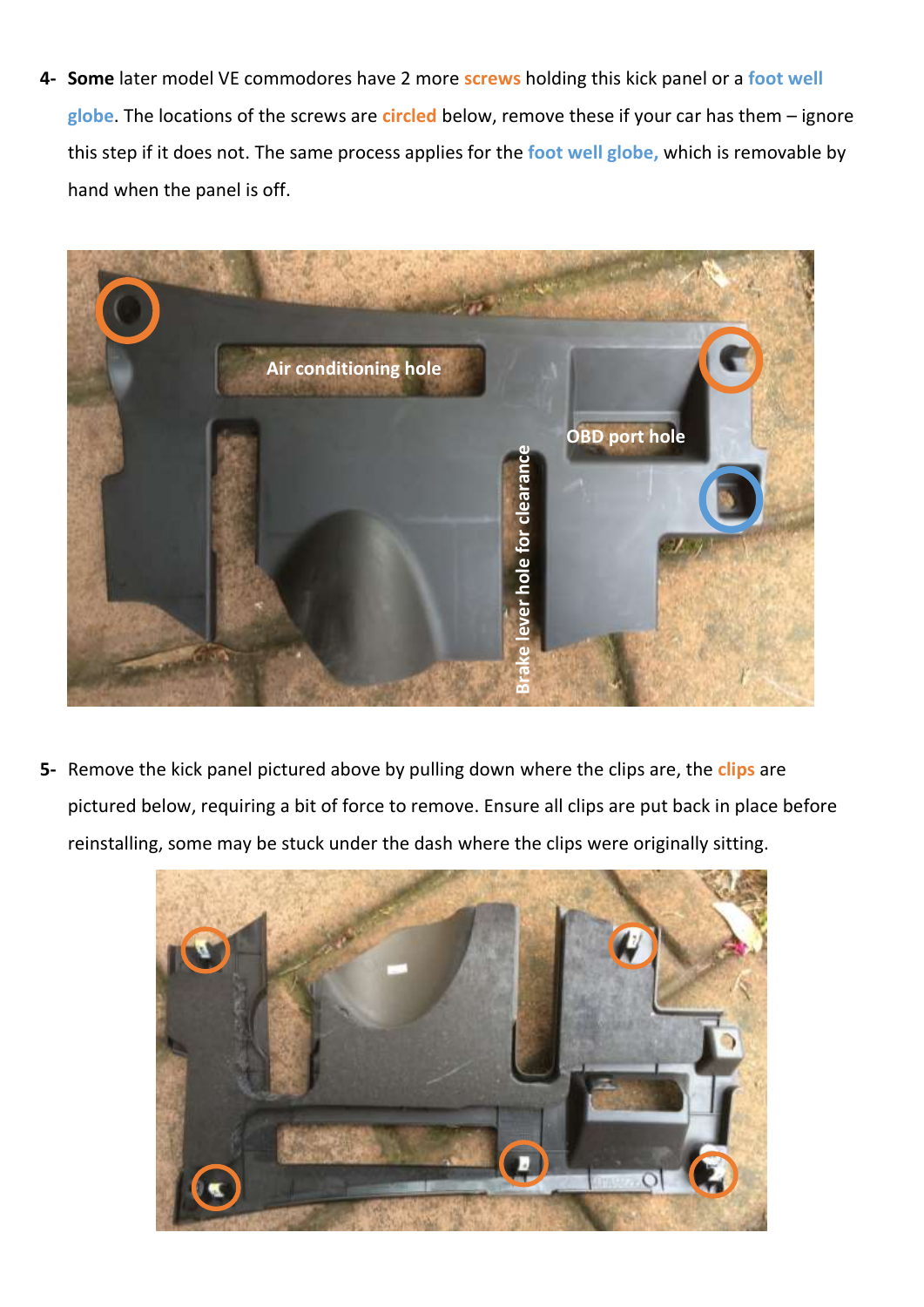**6-** At the top of the accelerator, you should see the accelerator plug. Pull back the purple clip before attempting to remove it. Some models have a metal frame obstructing the removal of the plug. To overcome this, use one/two fingers to push as indicated by the **arrow** while using your other hand to pull the plug **up** and off. The flex in the pedal and plug will allow you to clear any obstructions.

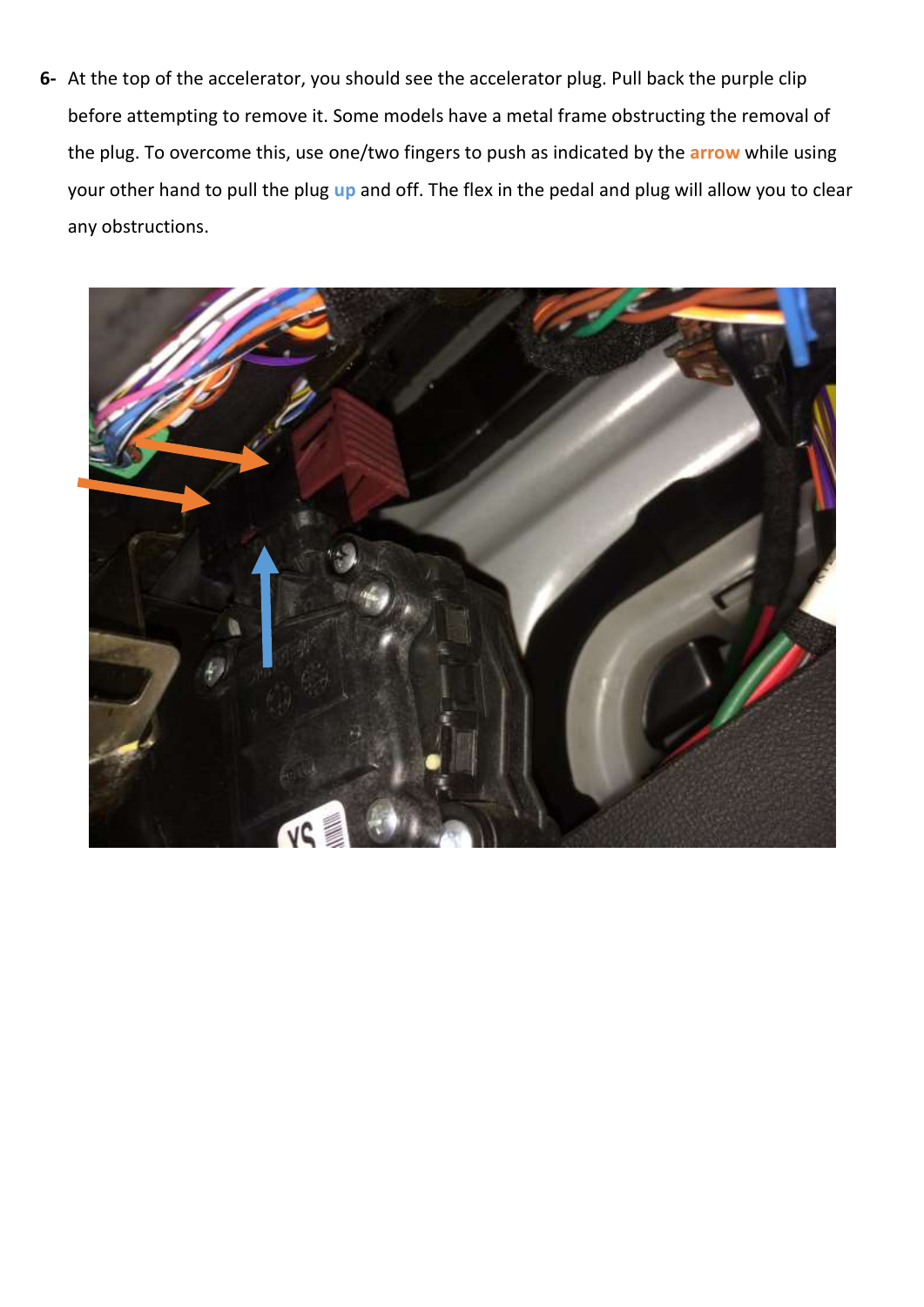**7-** Using the supplied harness, plug the male to female end for both the accelerator side and the loom side. **THE IMAGE BELOW IS FOR ILLUSTRATIVE PURPOSES ONLY, you do not need to remove the accelerator pedal to install the controller.**



**8-** Using the zip ties provided, ensure the cables do not obstruct your pedals. Reinstall kick panel and mount the module box in the location shown below with the double sided tape supplied. Plug the loom into the module.